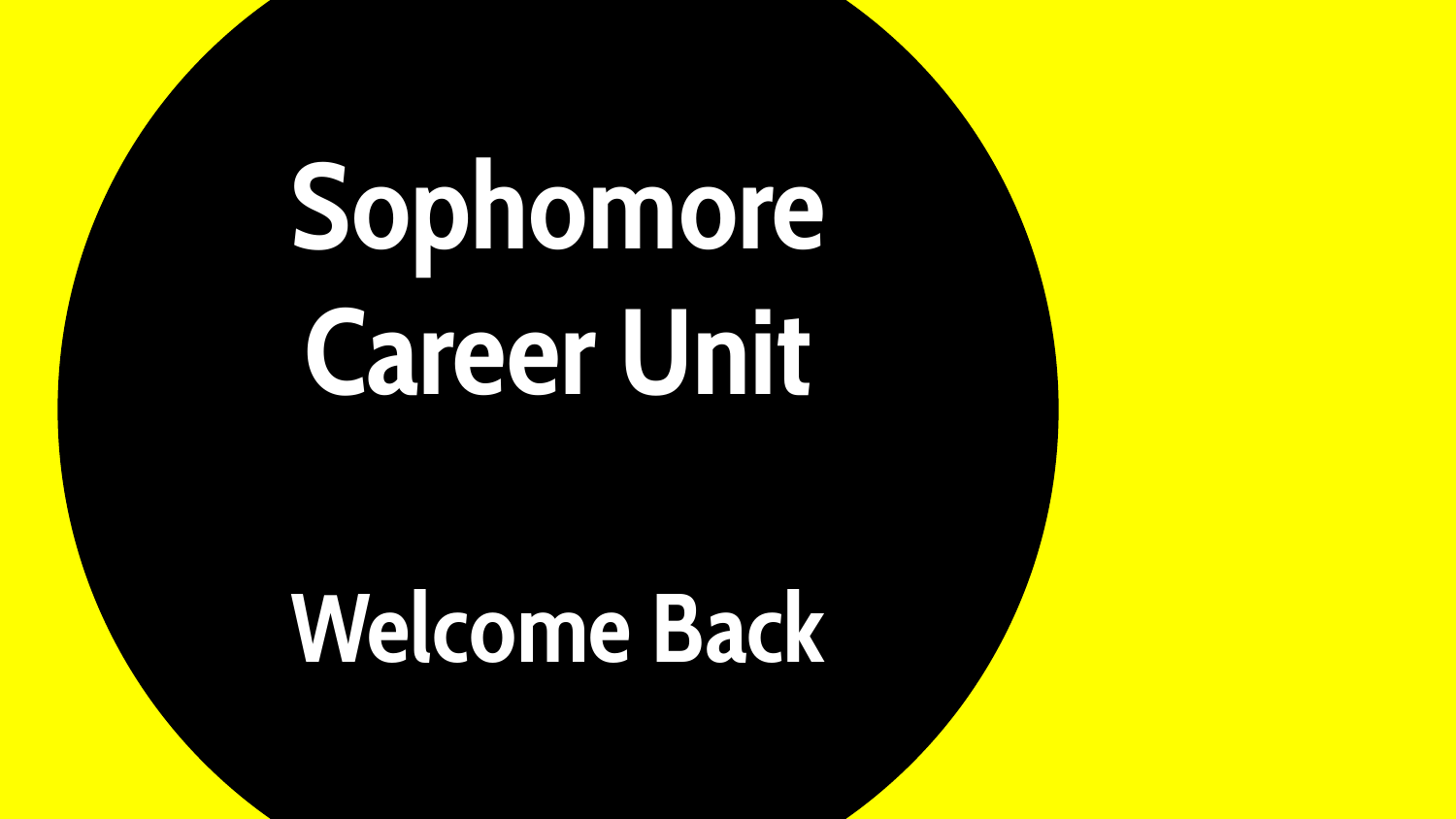# **NAVIANCE LOG IN**

- **● Go to the EGHS Website**
- **● Go to "Students"**
- **● Select "Naviance"**

| <b>News and Events</b><br>Home     | <b>School Info</b> | <b>Academics</b> | <b>Co-Curriculars</b>                       | <b>Parents</b> | <b>Students</b> | <b>Staff Resources</b>            |  |
|------------------------------------|--------------------|------------------|---------------------------------------------|----------------|-----------------|-----------------------------------|--|
|                                    |                    |                  |                                             |                |                 |                                   |  |
| College and Career Center          |                    | Naviance         |                                             |                |                 | Parking Information               |  |
| <b>Student Safety and Wellness</b> |                    |                  | Student Services (Counseling & Specialists) |                | $\rightarrow$   | <b>Scholastic Student Success</b> |  |
| <b>Technology Support</b>          |                    |                  |                                             |                |                 |                                   |  |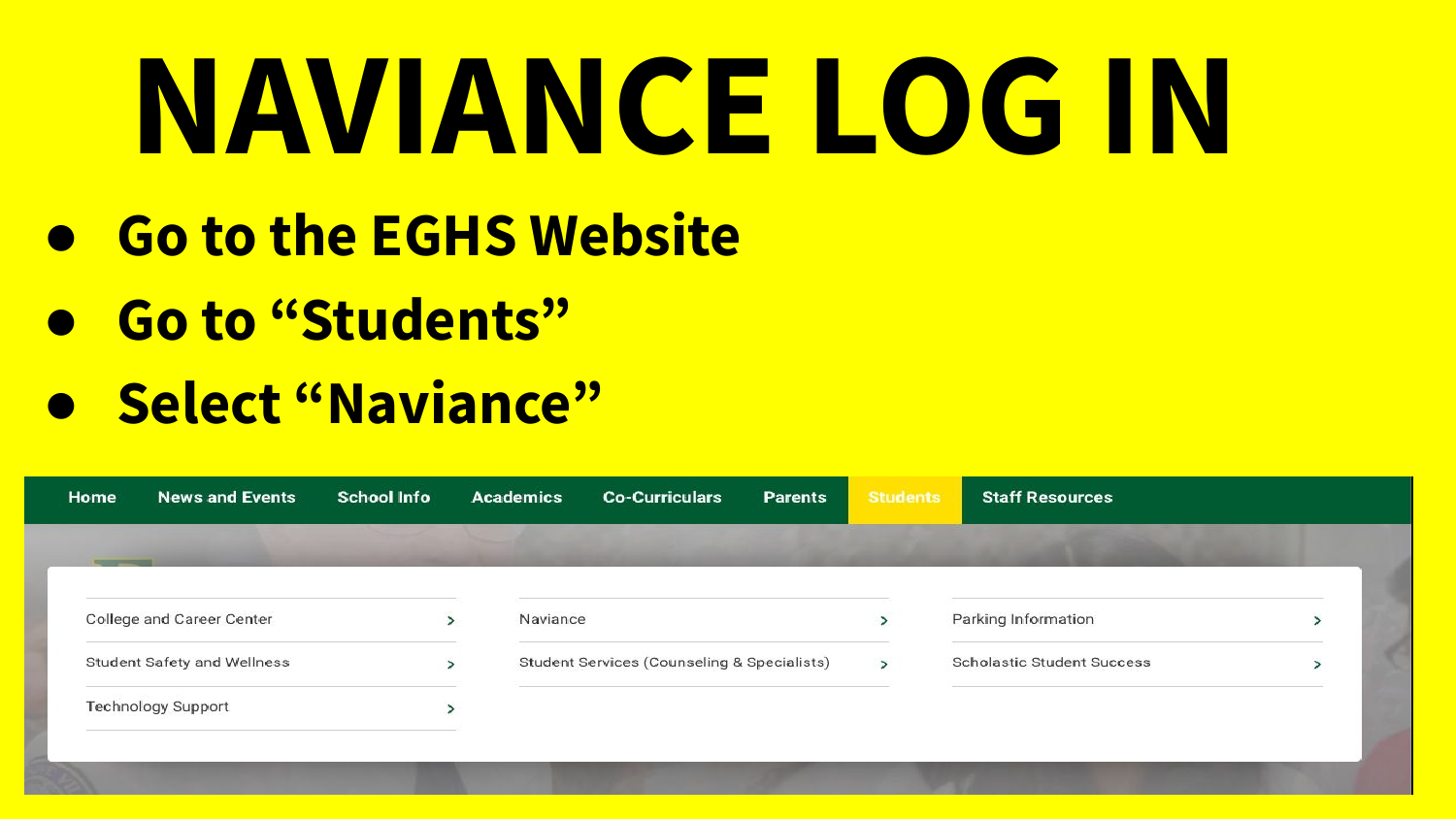# NAVIANCE LOGIN

EC

**• Enter "Elk Grove High School"** • Select "Student"

Which school would you like to login to?

**GO** 

We need more information In order to log you into Naviance we need you to identify your school.

Enter your school name, city, or zipcode

Elk Grove High School

**Results for Elk Grove High School** 

Elk Grove High School



If there are multiple schools in your district make sure you select the right one.



I'm new and need to register!

Welcome to Naviance Student.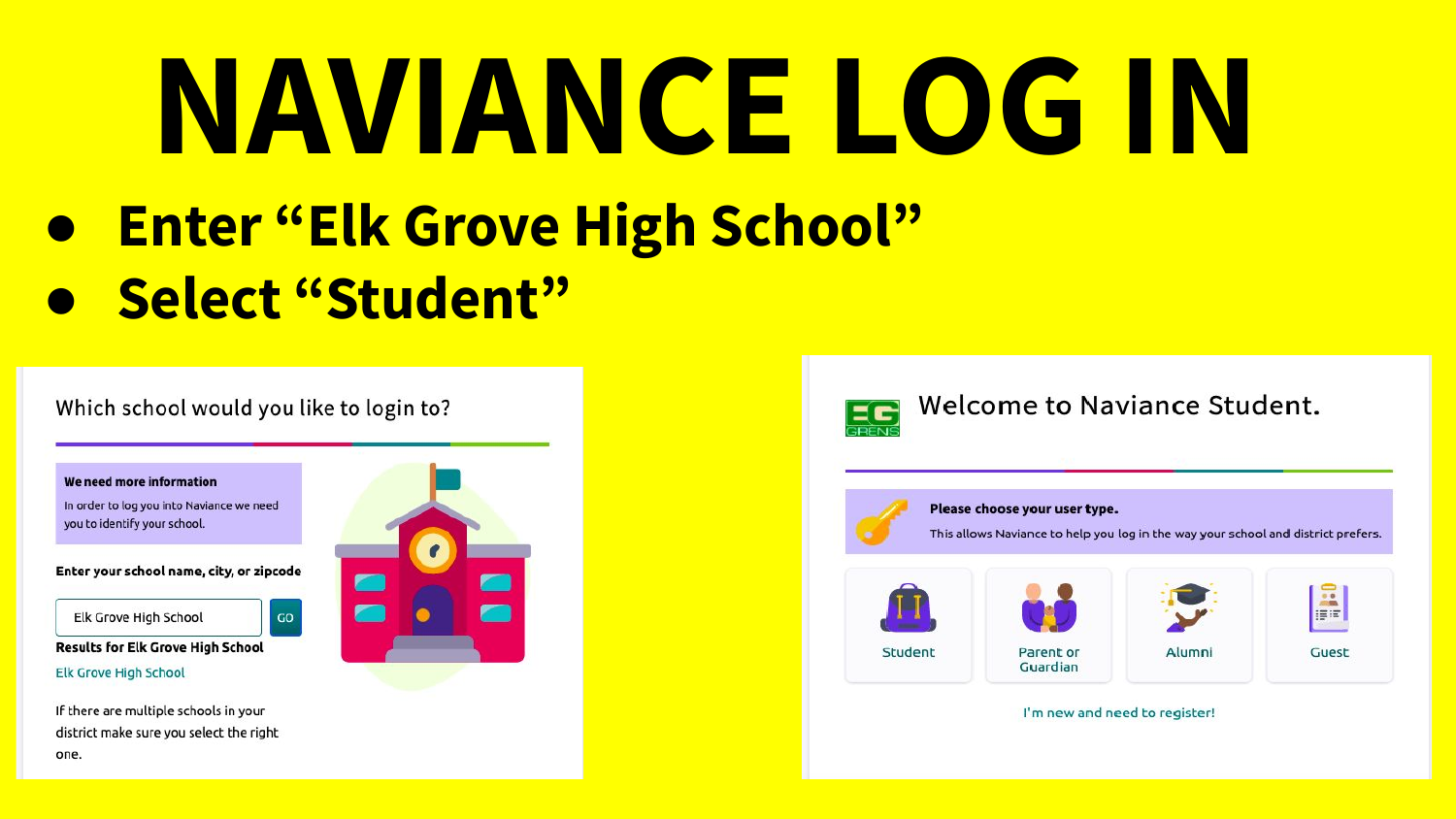# **NAVIANCE LOG IN**

- **● Select "Continue with Single Sign On"**
- **● Log in with your D214 email and password**

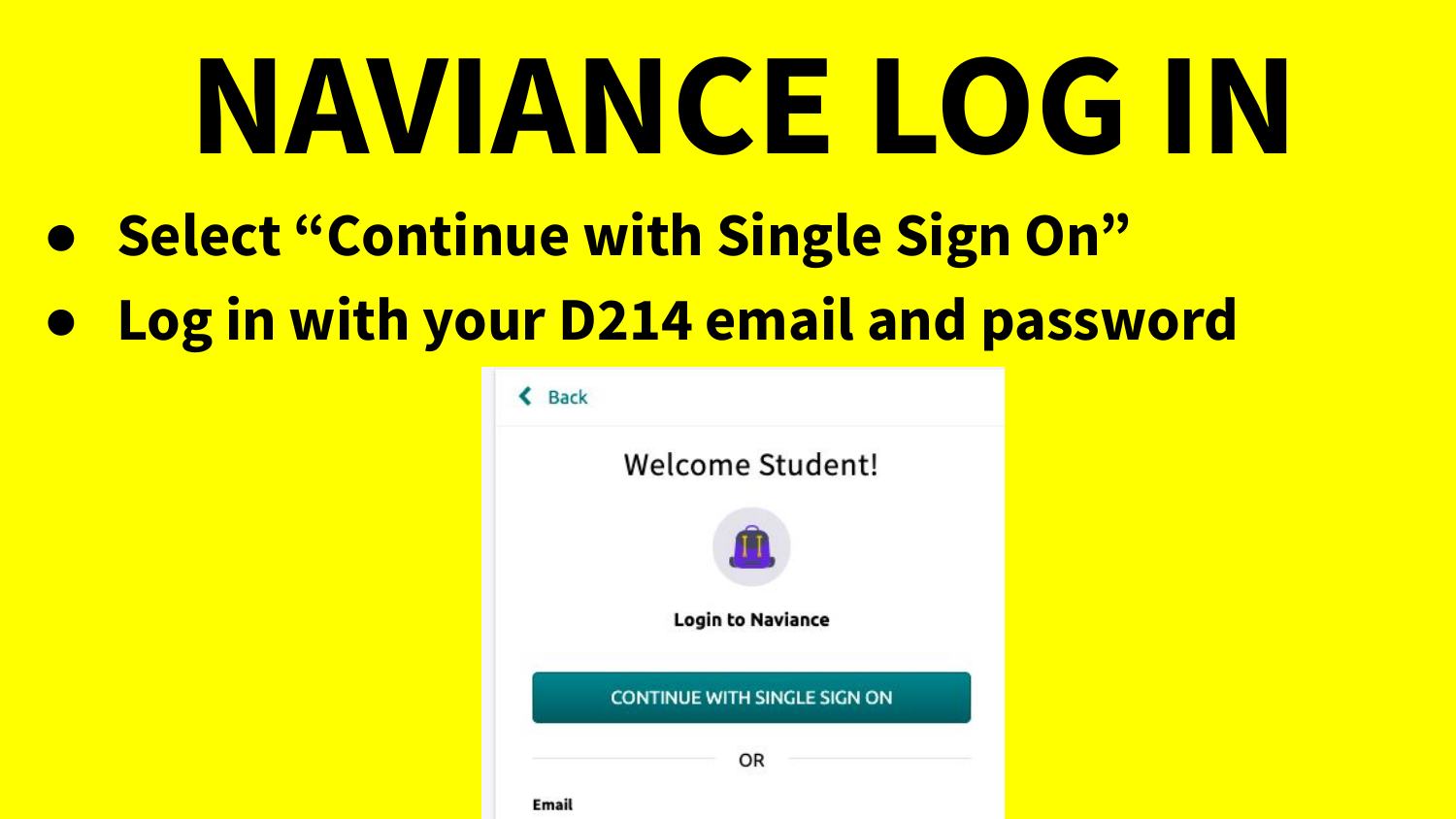**Naviance Go the the Naviance link on EG website** <https://student.naviance.com/elkgrove> **Select Student Select Continue with Single Sign On Select or school account or full email address if your school account isn't there Use your school password Bo to Menu in upper right corner then About Me: My Stuff, Resume**

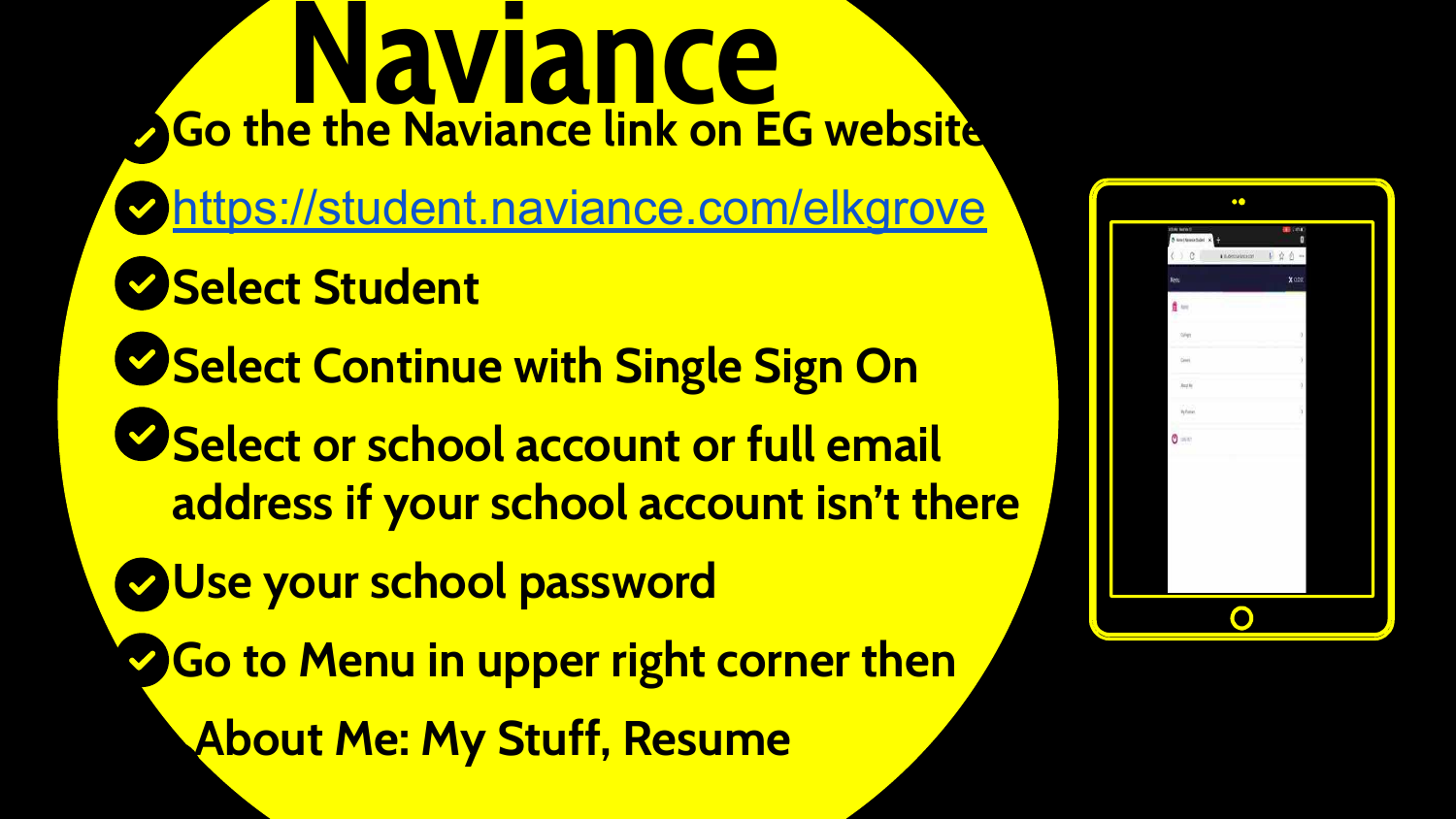

## Learning Targets:

### <u>I CAN......</u>

Create a resume

Oldentify qualities to successfully complete a job interview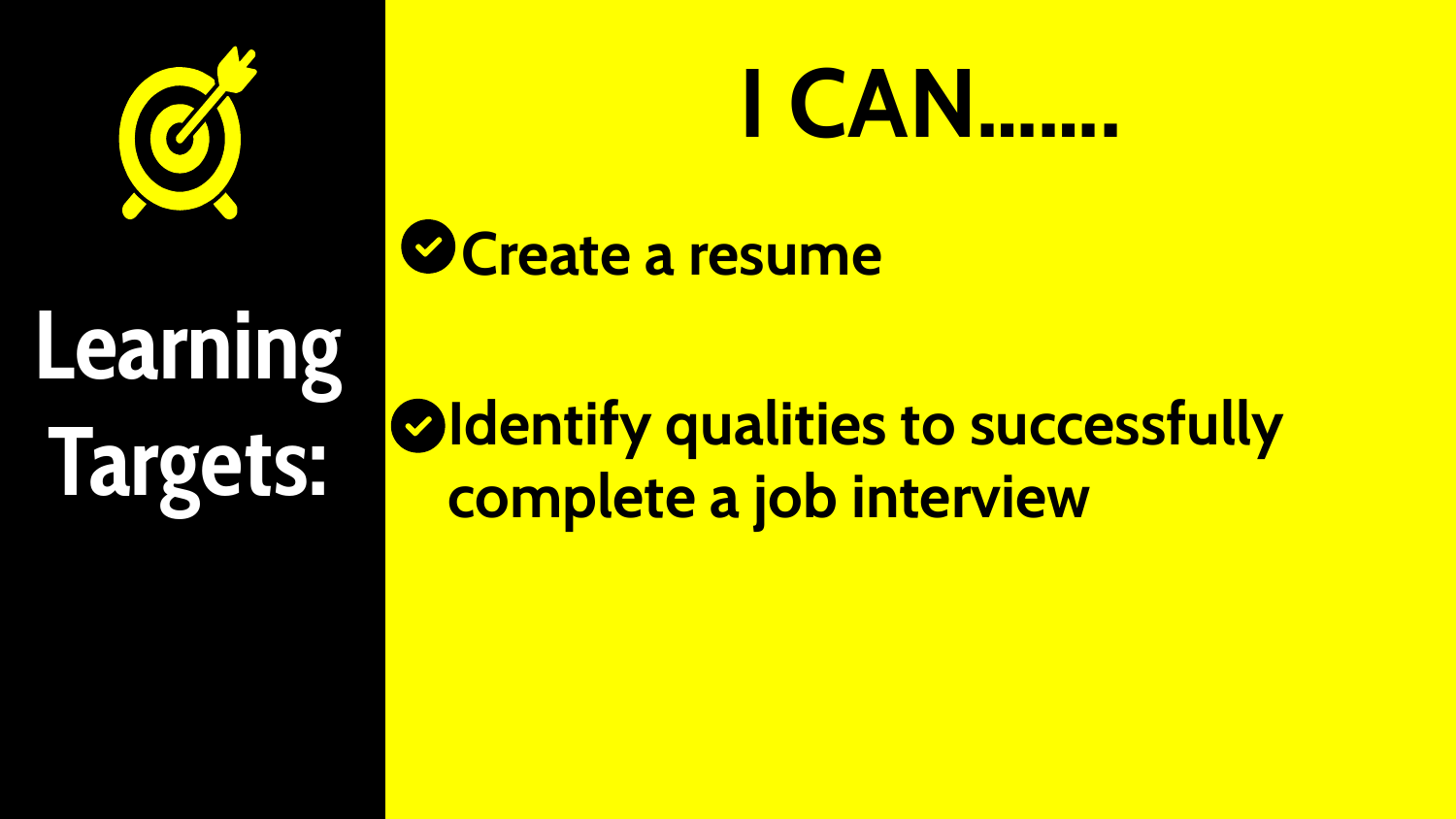## 1st Semester **Review**

**Sexplored careers on Naviance Oldentified my career cluster OReviewed my transcript** Reviewed how to track my service **hours on Transeo**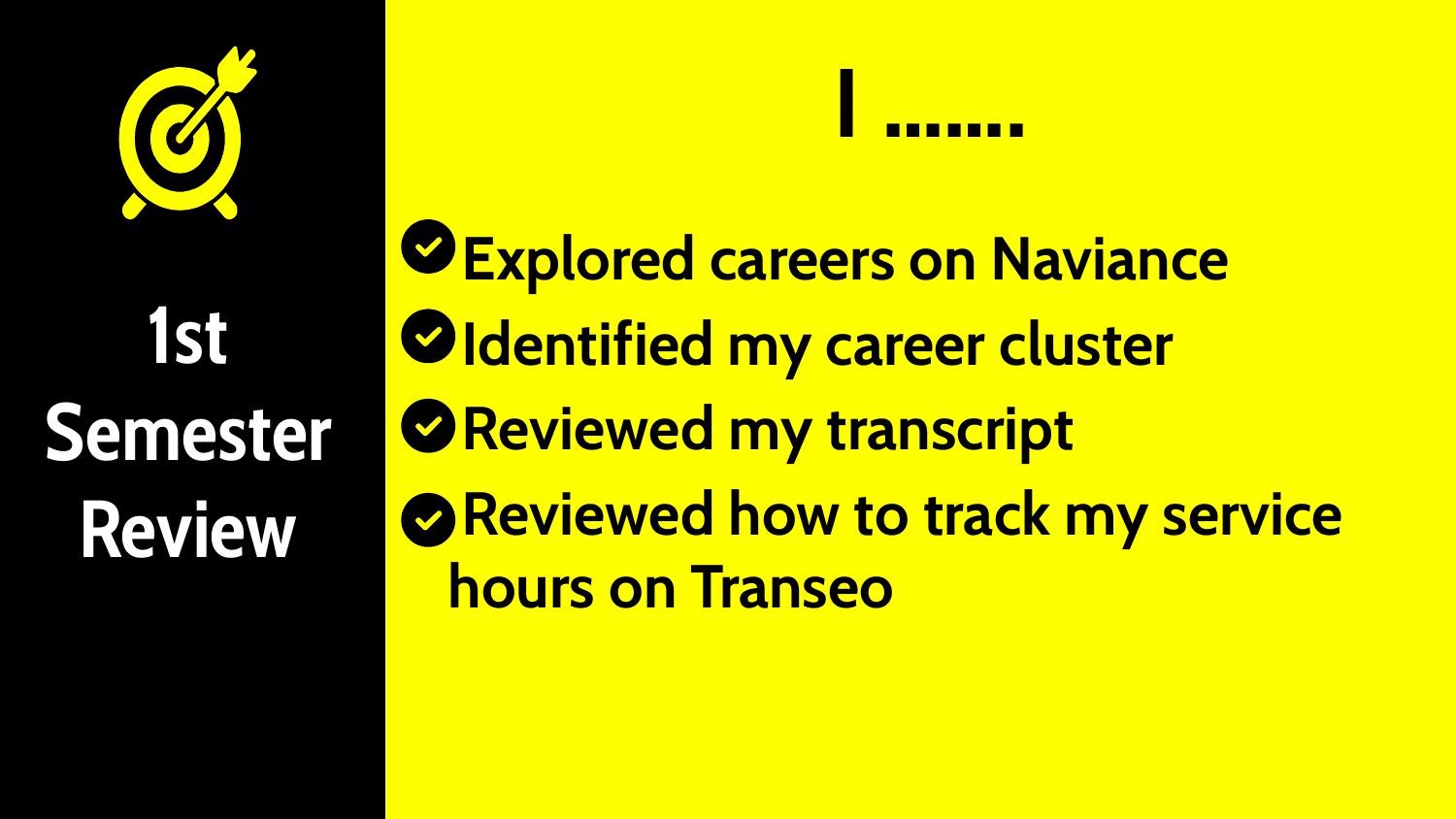**Things to consider** Let's complete 3 resume components together: **Objective** ⊙ Education ⊙ References



Please note the "TIPS" listed next to each resume category!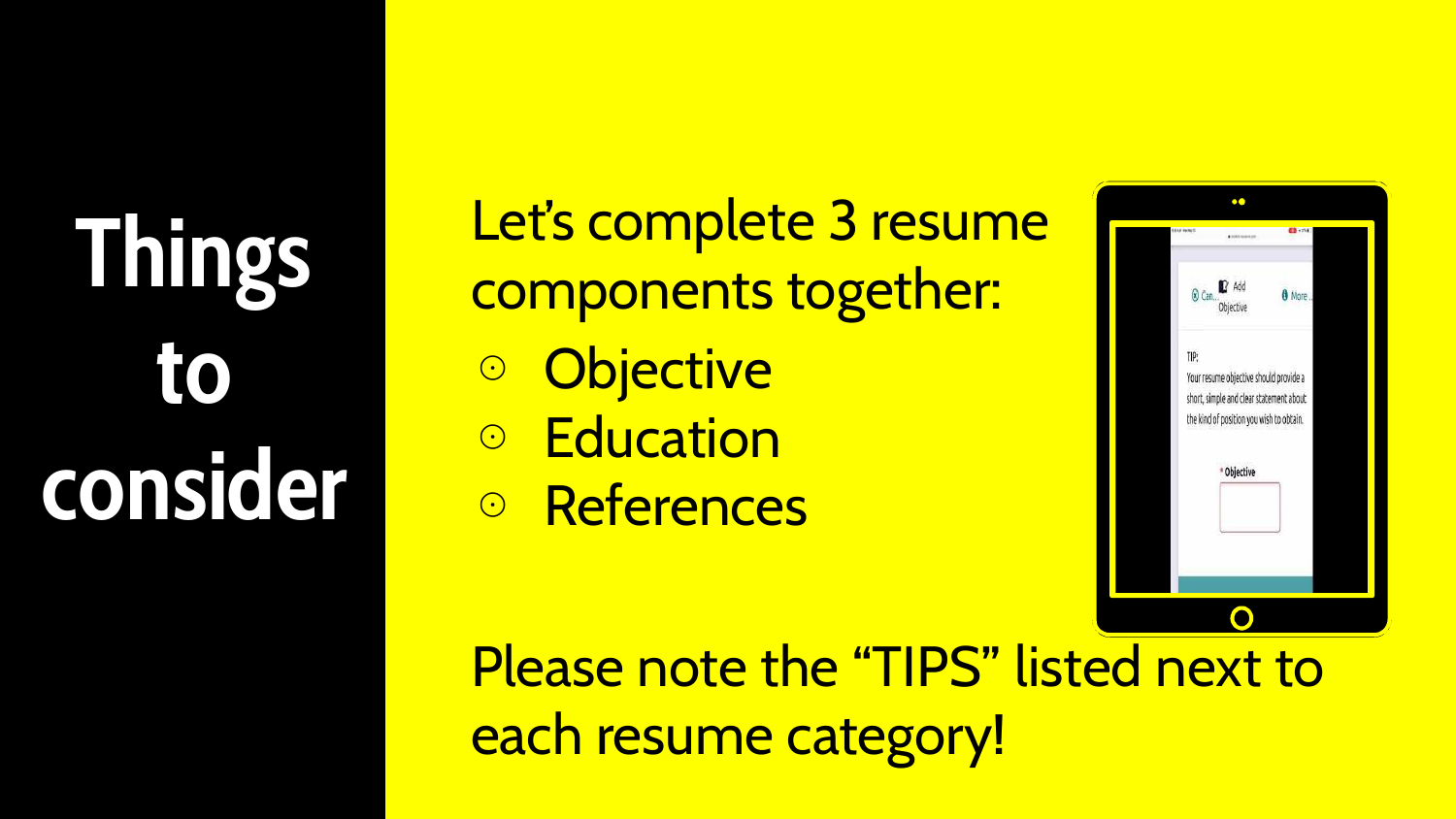## **Objective**

**1**

What is the ultimate purpose of your resume?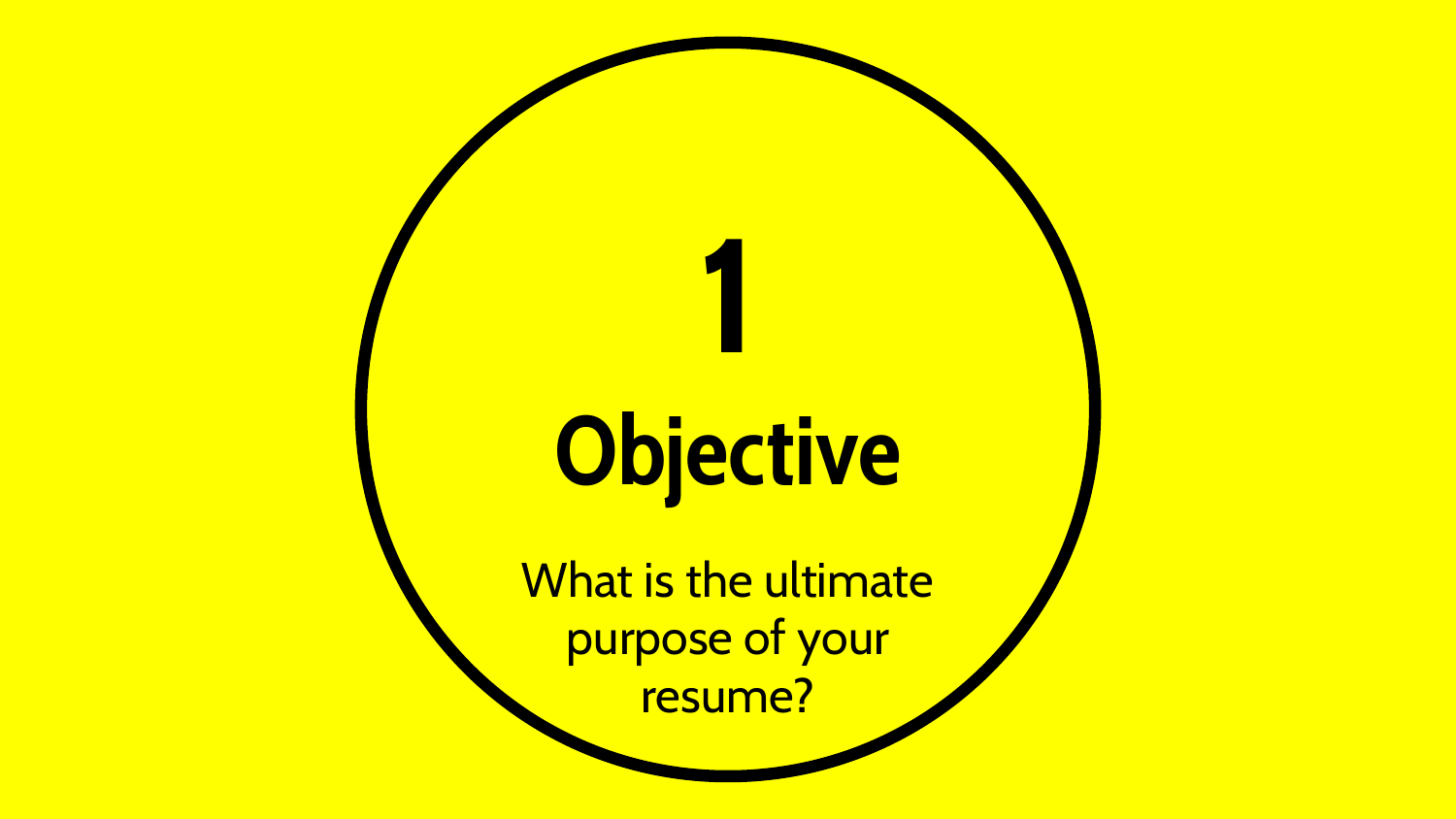**"** To obtain part time employment in (insert career cluster here).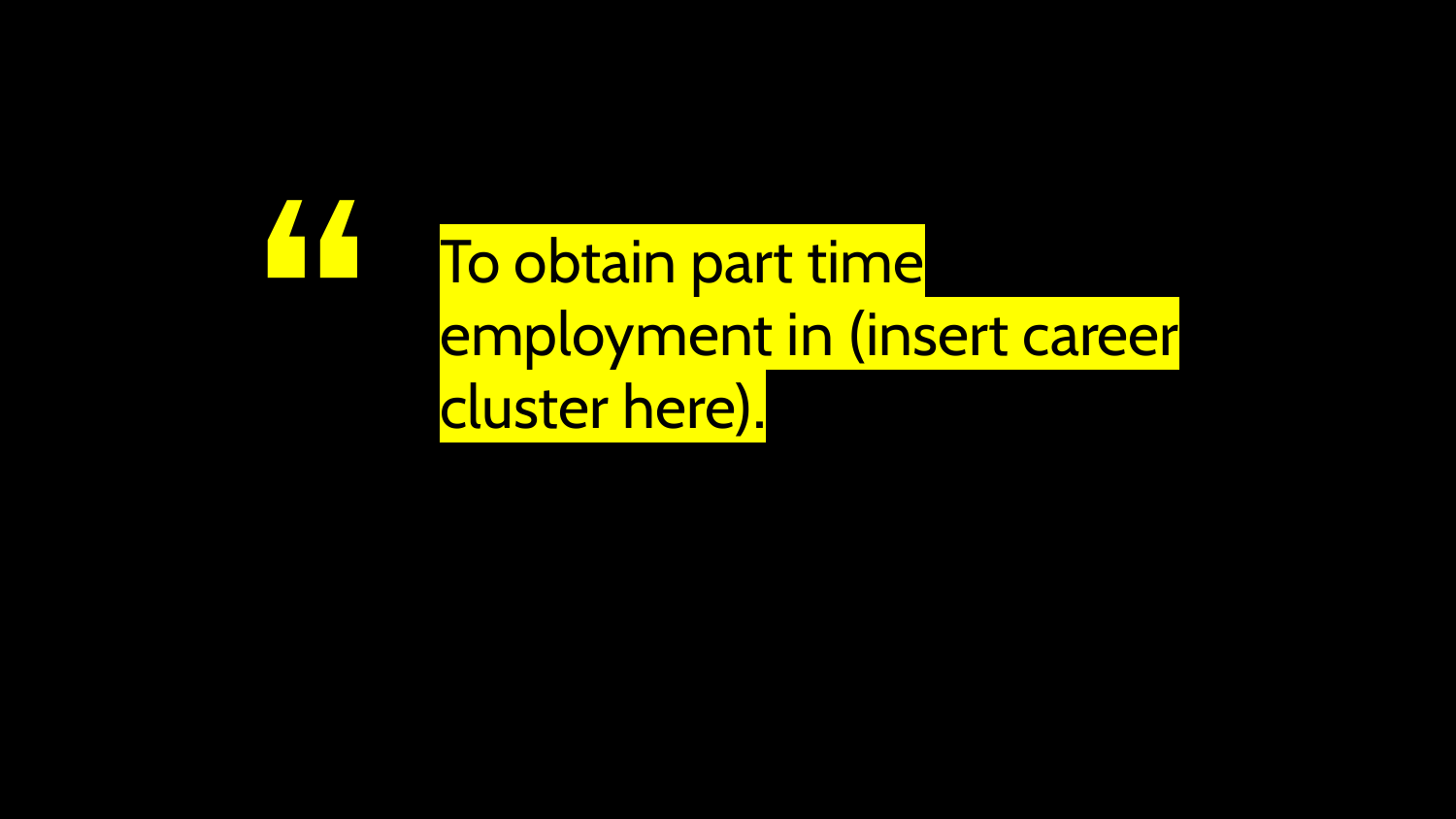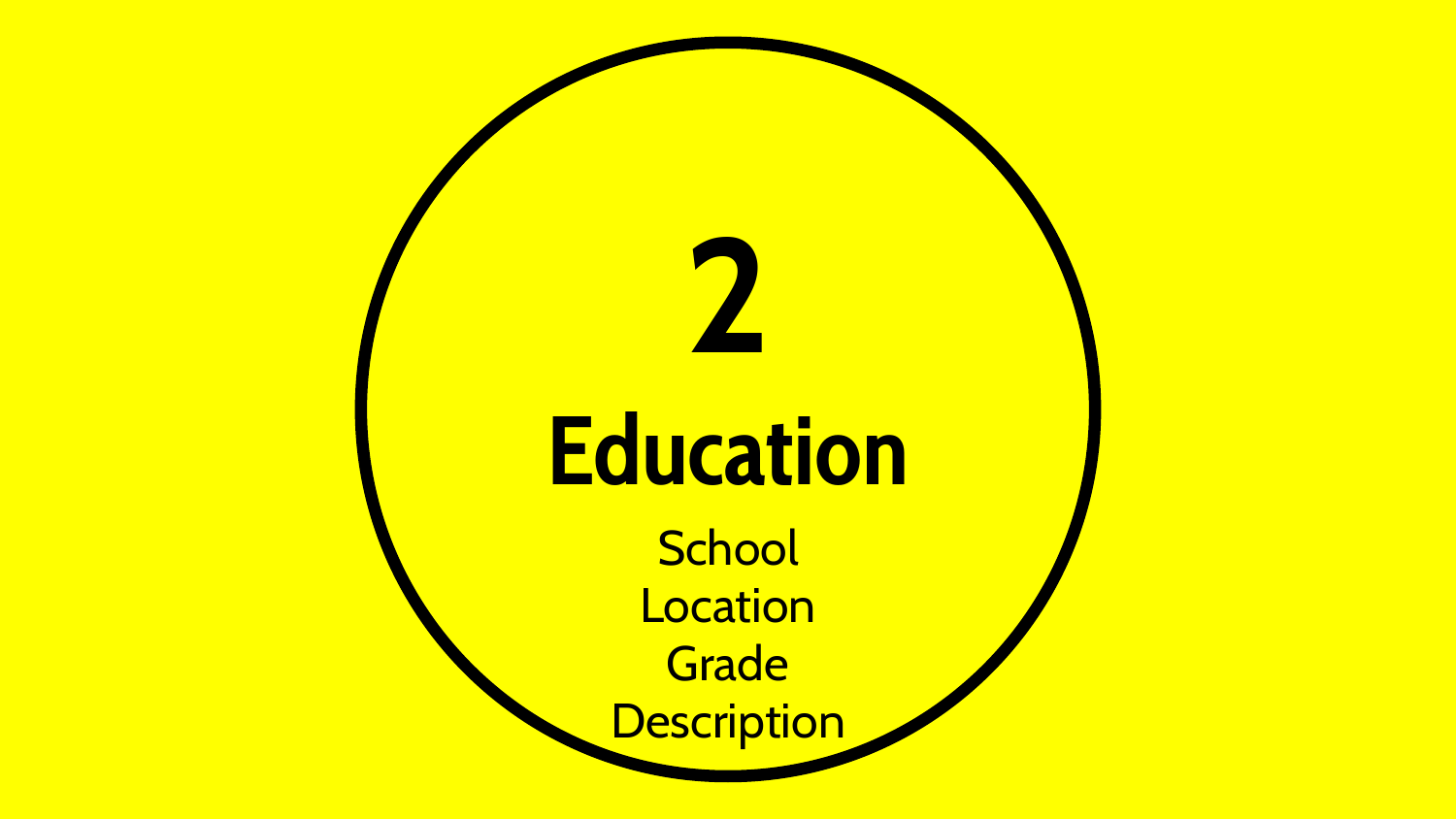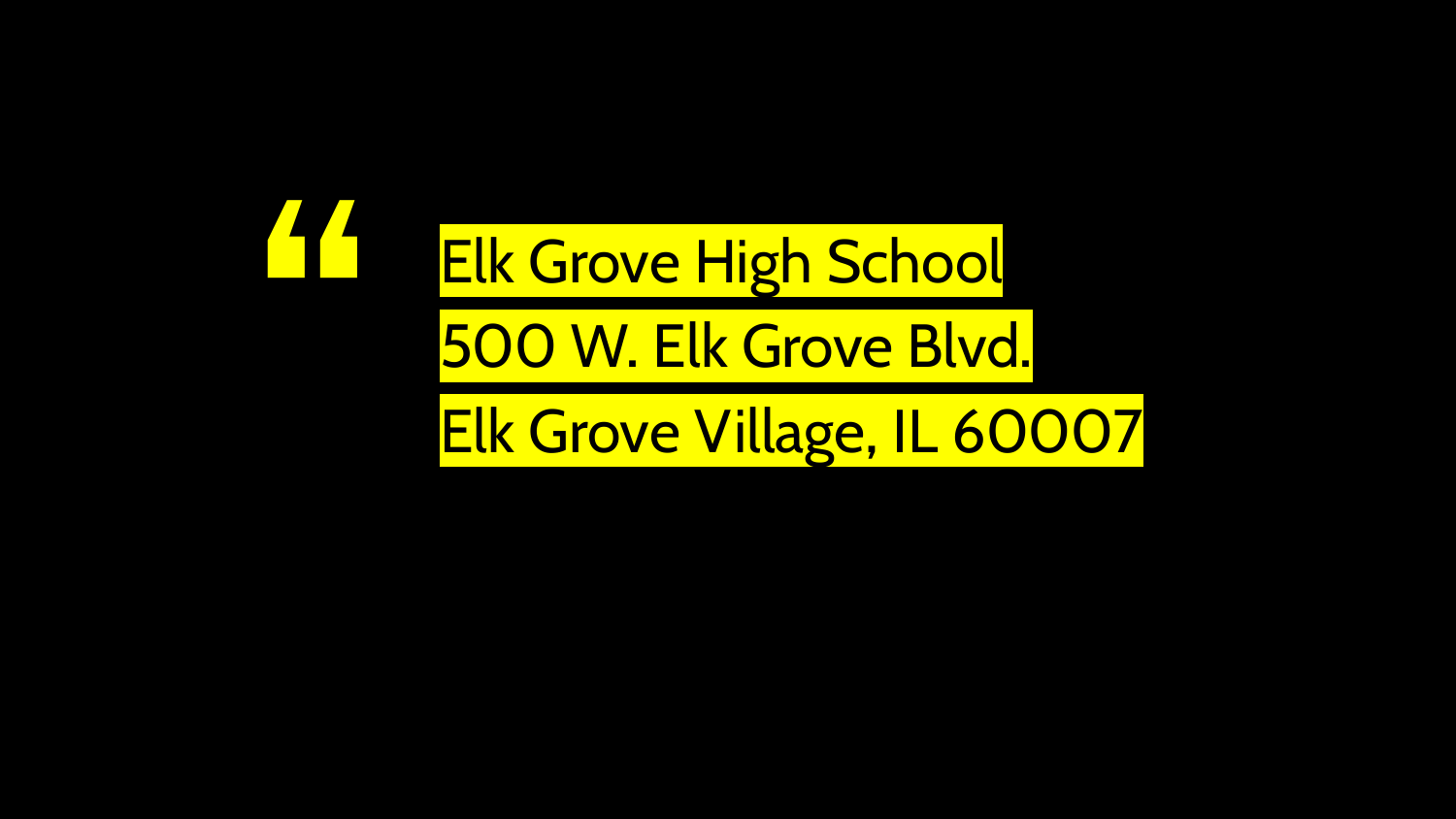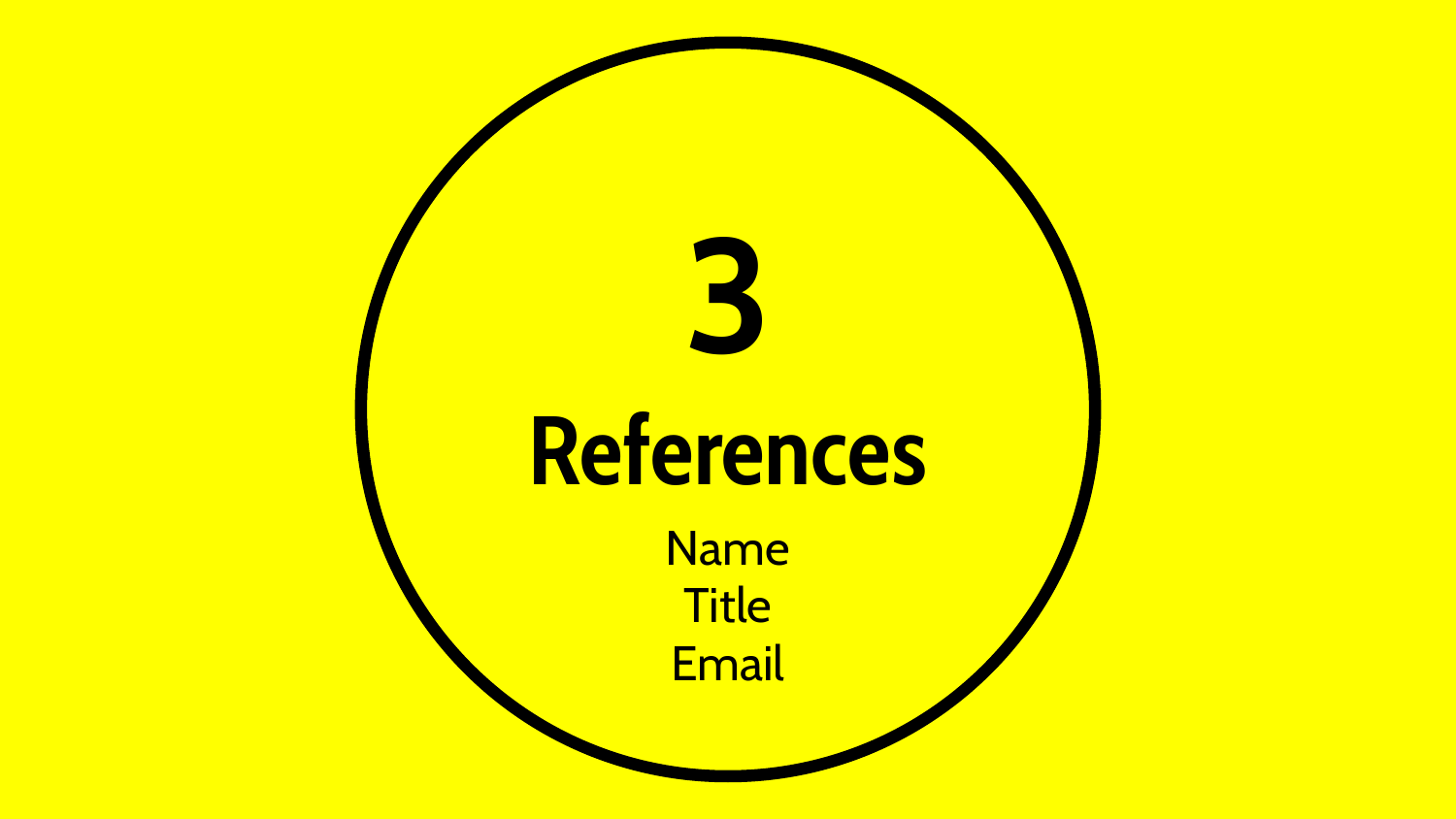Think of a non family member you can trust that would be willing to give you a glowing review

**"**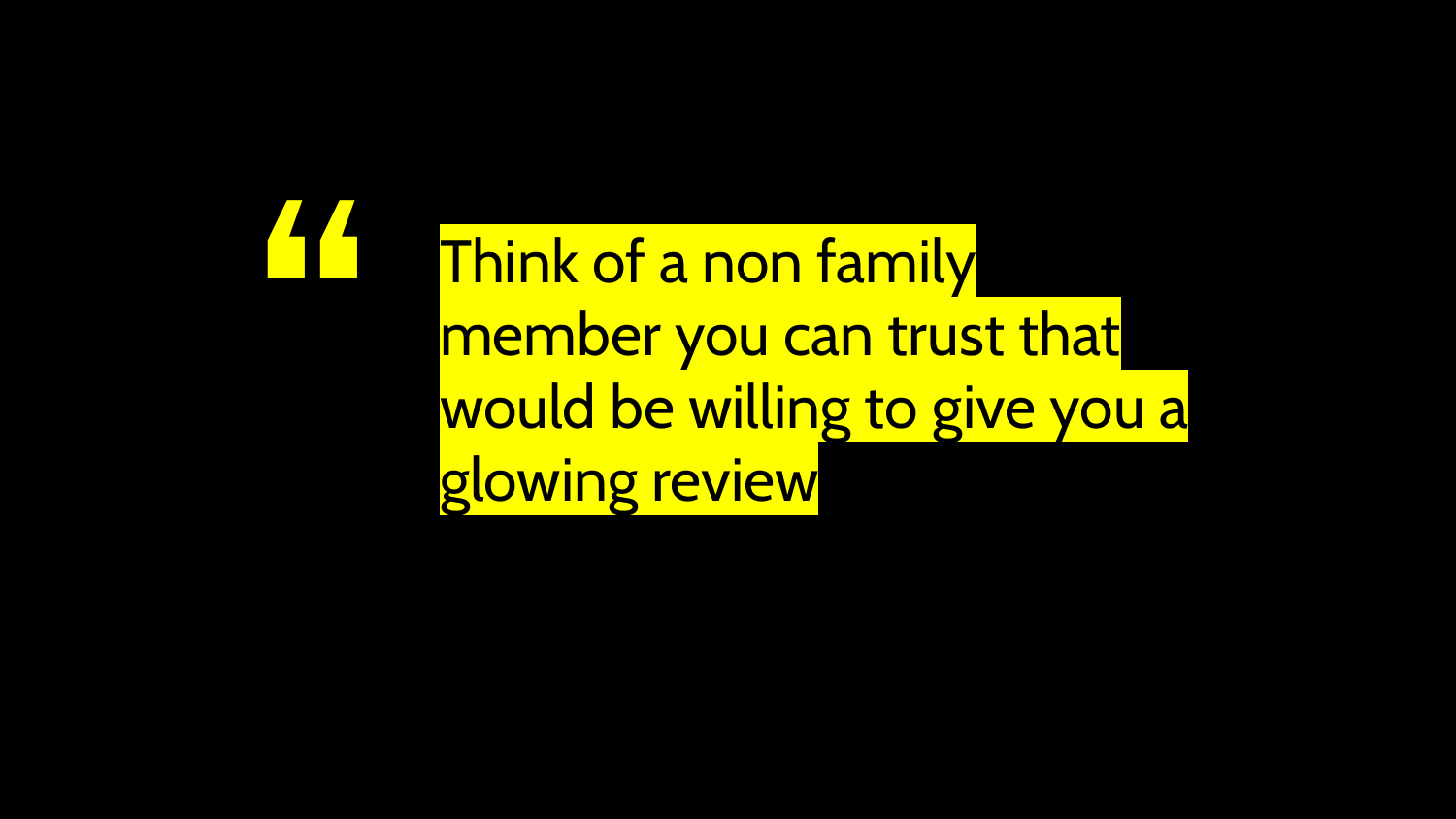**Let's review some concepts**

### $\bigcirc$ **Objective**

Remember to make this a short, focused statement about the kind of position you want!



Note any career pathway and dual credit courses, g.p.a., and honors distinction.



Select people who are going to give you a great recommendation, are not related to you, and ask them before you list them as a reference.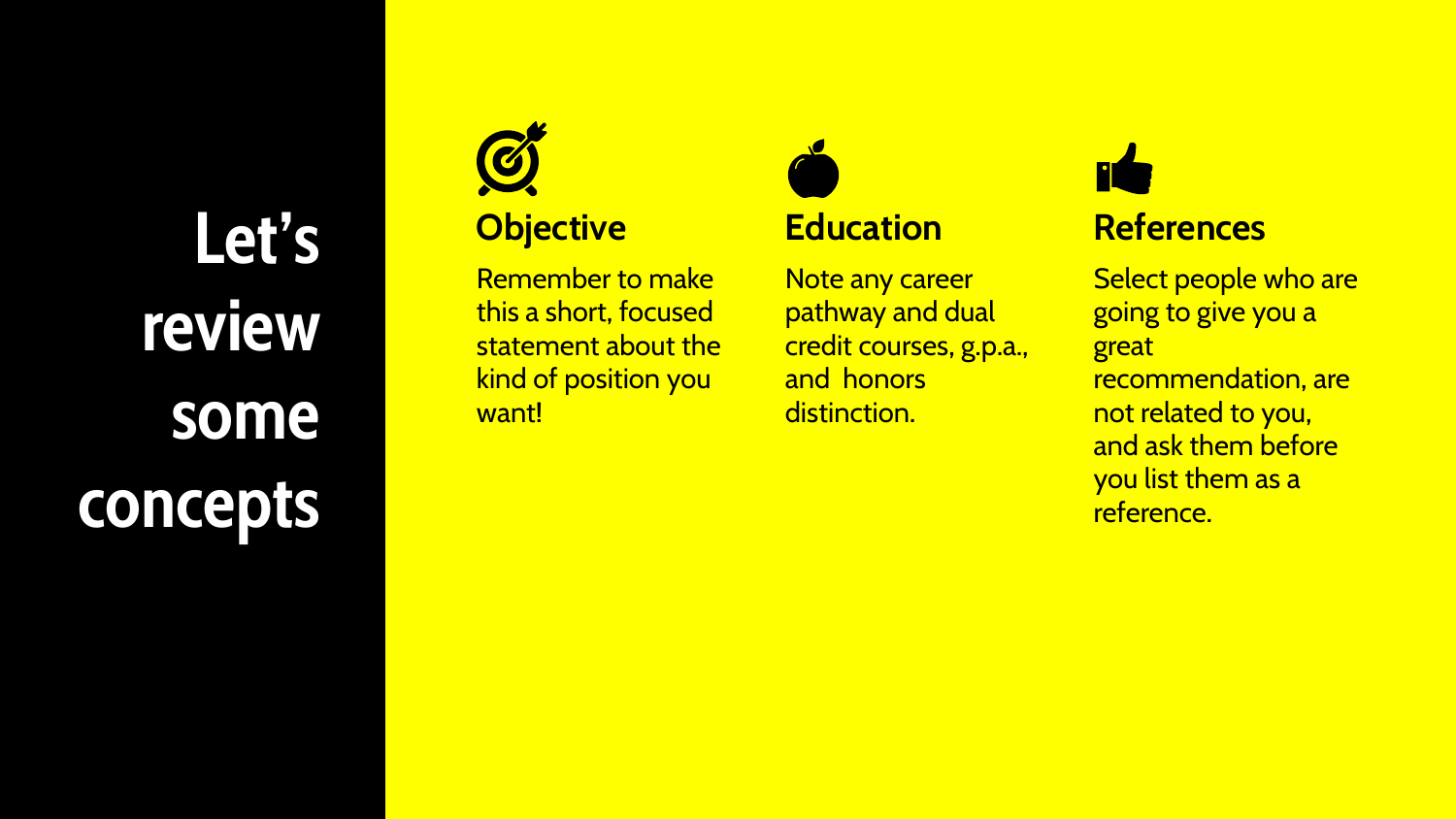## **SAVE your resume in Naviance**

**Print/Export Resume** Add using the plus button (+) Name your resume (college, work, etc) **Click on the sections you want to be part** of your resume then click Update Resume Click on the title of your resume to view or print

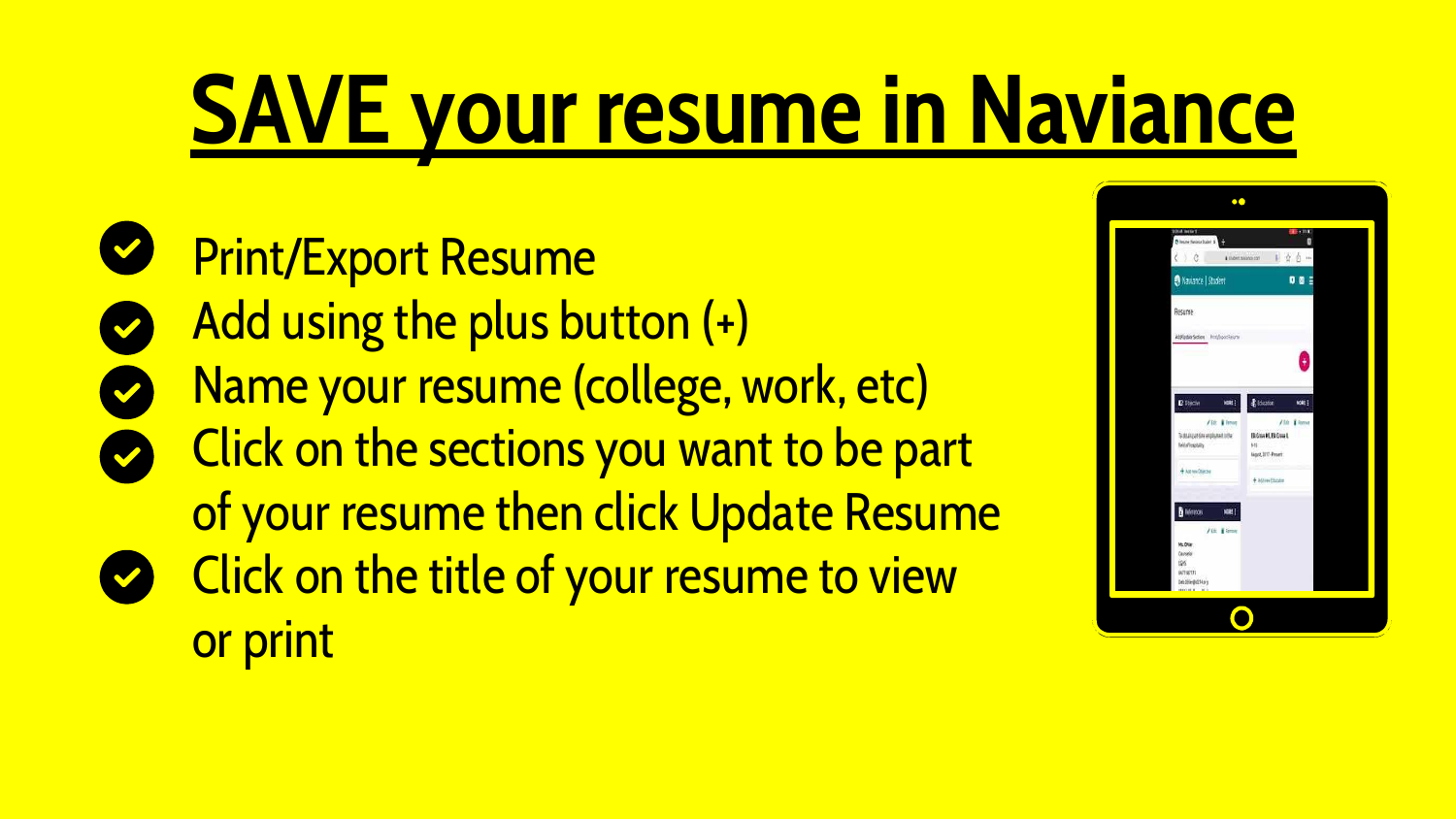## **Going to an Interview**

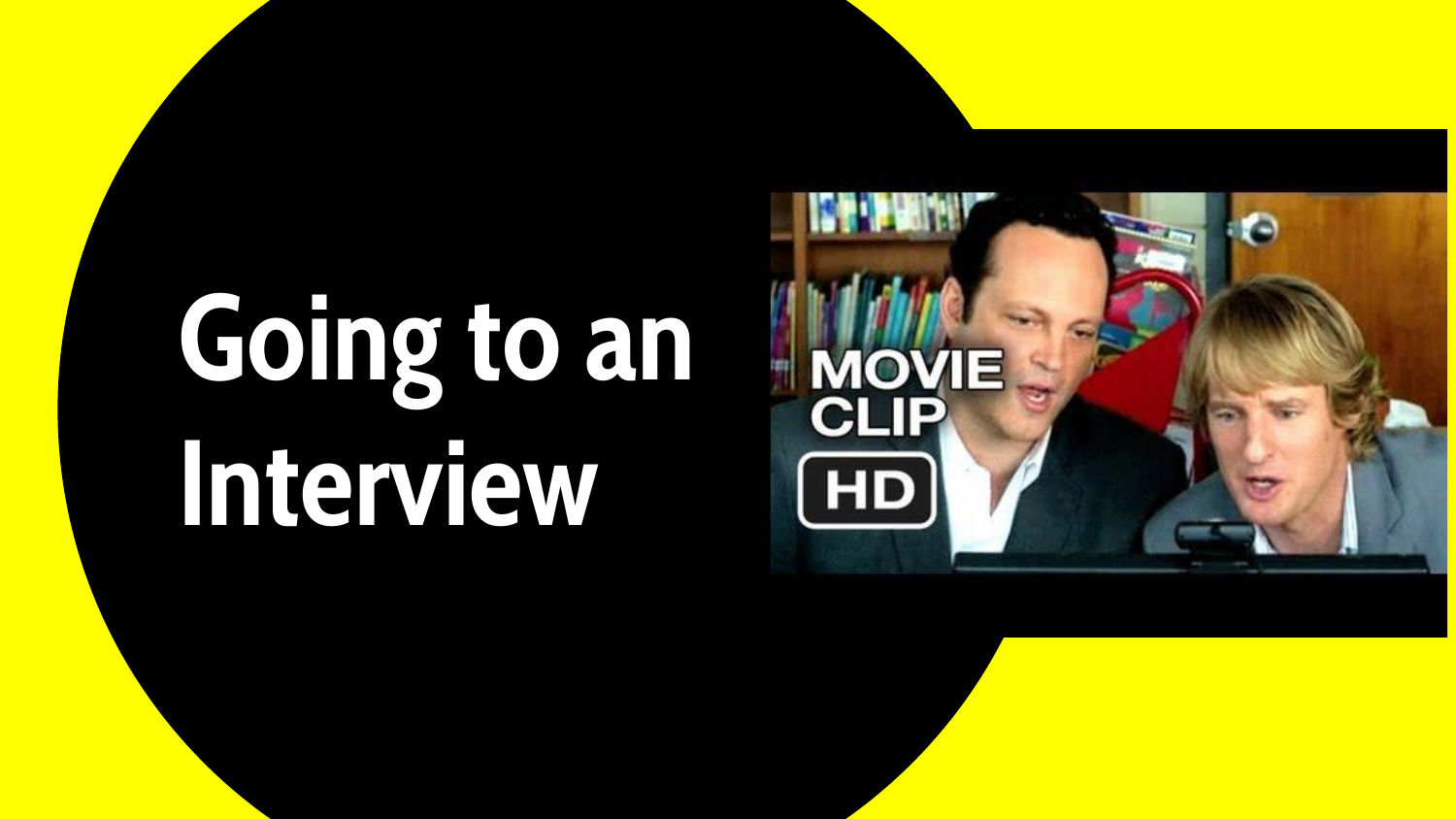### **INTERVIEW DO's**

### ⊙ Dress up, but not tuxedos

- ⊙ Bring your resume
- ⊙ Be early



- ⊙ Use firm handshake
- ⊙ Make eye contact
- ⊙ Have good hygiene (teeth, nails)
- ⊙ Ask questions
- ⊙ Use a professional email address and professional language